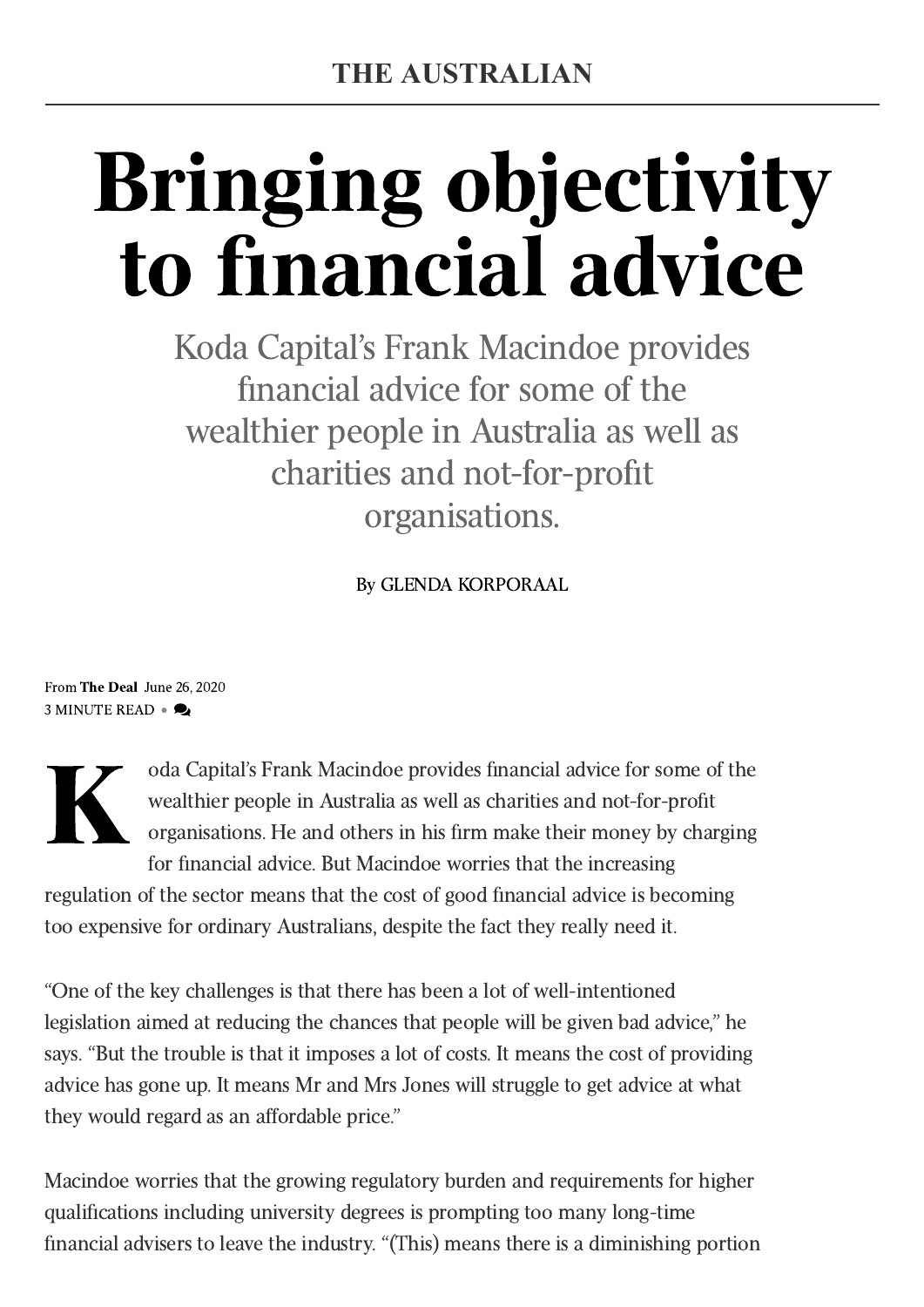of the Australian population which is getting advice. I wonder if it is really in the public interest that there are 100 people who aren't getting bad advice but thousands a year getting no advice because they can't afford it."

## In full: The List - [Australia's](https://www.theaustralian.com.au/business/the-deal-magazine/top-100-advisers) 100 Top Financial Advisers

Macindoe did not start out as a financial adviser. With law and arts degrees from the University of Melbourne, he began in 1976 as a corporate lawyer advising on deals in Australia and London, including the corporate collapse of Adsteam Group and Bond Brewing and the privatisation of electricity companies in Victoria. But he always had an interest in investing his own money and a "long and abiding interest in the markets". He made mistakes and learned some hard lessons about investing, including the importance of paying attention to economic cycles and the potential for booms and busts in sharemarkets: "You always remember the mistakes you make with your own money and you learn from those mistakes."

But while he rose to become a partner at one of Australia's top law firms, then called Blake Dawson, he found investing was his passion and in 2002 made the big career move — walking out on a top job in corporate law to become a financial adviser in private wealth management, joining national broking and advisory firm JBWere.

Macindoe became one of JBWere's most successful financial advisers, working there for 16 years. While there he took on several extra roles including trustee for the Goldman Sachs & JBWere superannuation fund, a role that included chairing its investment committee and one that provided invaluable lessons.

"When you are responsible for other people's money you learn a lot from running your own money and the mistakes you make," he says. "You are in full view of everybody. If you stuff it up, everyone is going to know."

In 2018 he was approach by former JBWere colleague Paul Heath, who had left in 2015 to set up his own firm, Koda Capital, with former MLC chief Steve Tucker. Seeing the chance to work for an independently owned financial advisory firm, Macindoe joined Koda Capital as an adviser and partner. The move was like a return to a law firm, he says, where the sole focus is to provide the best advice for their customers. "When you are giving advice as a lawyer it is the same thing.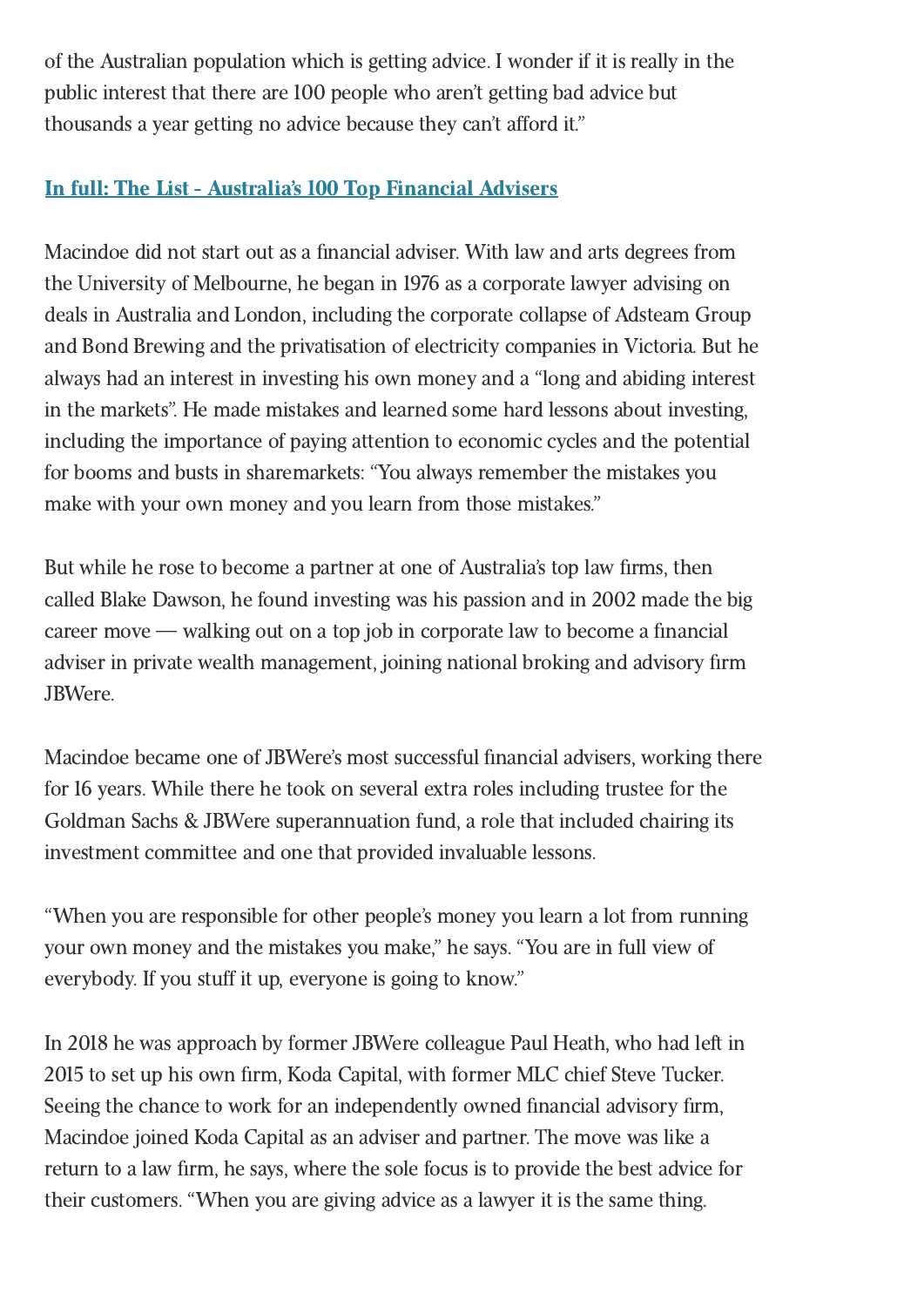People want well-informed, well-analysed and unemotional advice. Even when they are feeling emotional, they need someone else to bring objectivity to it."

Macindoe believes technology — think robo advice — can help provide low-cost advice, but only to a point.

"One of the challenges in being a good financial adviser is that first you have to come up with a good piece of advice or a good plan for what someone should do," he says. "But then you have to persuade them to accept that advice. To do that, you need to be able to talk to them directly and talk things through. Most people need to sit down in front of an adviser for a few hours. The adviser can prepare some advice for them and they need to come back for a few hours later. But with the nature of legislation these days you have to produce 70 pages of written advice for them which they probably won't read."

### MORE TOP FINANCIAL ADVISER PROFILES



## Through trade wars, [lockdowns](https://cdn.newsapi.com.au/link/73211c8d7e9e69e67f8e43618094f0f8?domain=theaustralian.com.au) and crisis

The go-to financial adviser for wealthy Asians, Garth Hu has [guided clients](https://cdn.newsapi.com.au/link/73211c8d7e9e69e67f8e43618094f0f8?domain=theaustralian.com.au) through investment minefields and tension among Beijing and Canberra.



'Not [everyone](https://cdn.newsapi.com.au/link/1ce892c09169743ac54d192a35ac0c37?domain=theaustralian.com.au) does teaming well'

With his [background as](https://cdn.newsapi.com.au/link/1ce892c09169743ac54d192a35ac0c37?domain=theaustralian.com.au) a tax adviser at Ernst & Young for seven years, Andrew Cowen fits the mould of your quintessential private banker.



['Know](https://cdn.newsapi.com.au/link/63c84713c39e4ac1d85f87e34c5e04e8?domain=theaustralian.com.au) your client' For [top adviser](https://cdn.newsapi.com.au/link/63c84713c39e4ac1d85f87e34c5e04e8?domain=theaustralian.com.au) Mason Allamby the 'know your client' rule has come to the fore during the recent market turmoil.



Riding the wave [beyond](https://cdn.newsapi.com.au/link/48632fb1d4ee8395bac51325c68a3419?domain=theaustralian.com.au) cities

Stephen Collins of [Melbourne's](https://cdn.newsapi.com.au/link/48632fb1d4ee8395bac51325c68a3419?domain=theaustralian.com.au) Escala Partners says holiday



Driven by love of [problem](https://cdn.newsapi.com.au/link/a25dc842df348899933b9fda7d9b750f?domain=theaustralian.com.au) solving

Macquarie [Group adviser](https://cdn.newsapi.com.au/link/a25dc842df348899933b9fda7d9b750f?domain=theaustralian.com.au) Campbell Vidgen knows all



[Return](https://cdn.newsapi.com.au/link/cdf6a10ab175097bec18ed0c29eafeda?domain=theaustralian.com.au) every call

When the [coronavirus](https://cdn.newsapi.com.au/link/cdf6a10ab175097bec18ed0c29eafeda?domain=theaustralian.com.au) sent the market into meltdown, Knight Financial Advisors director